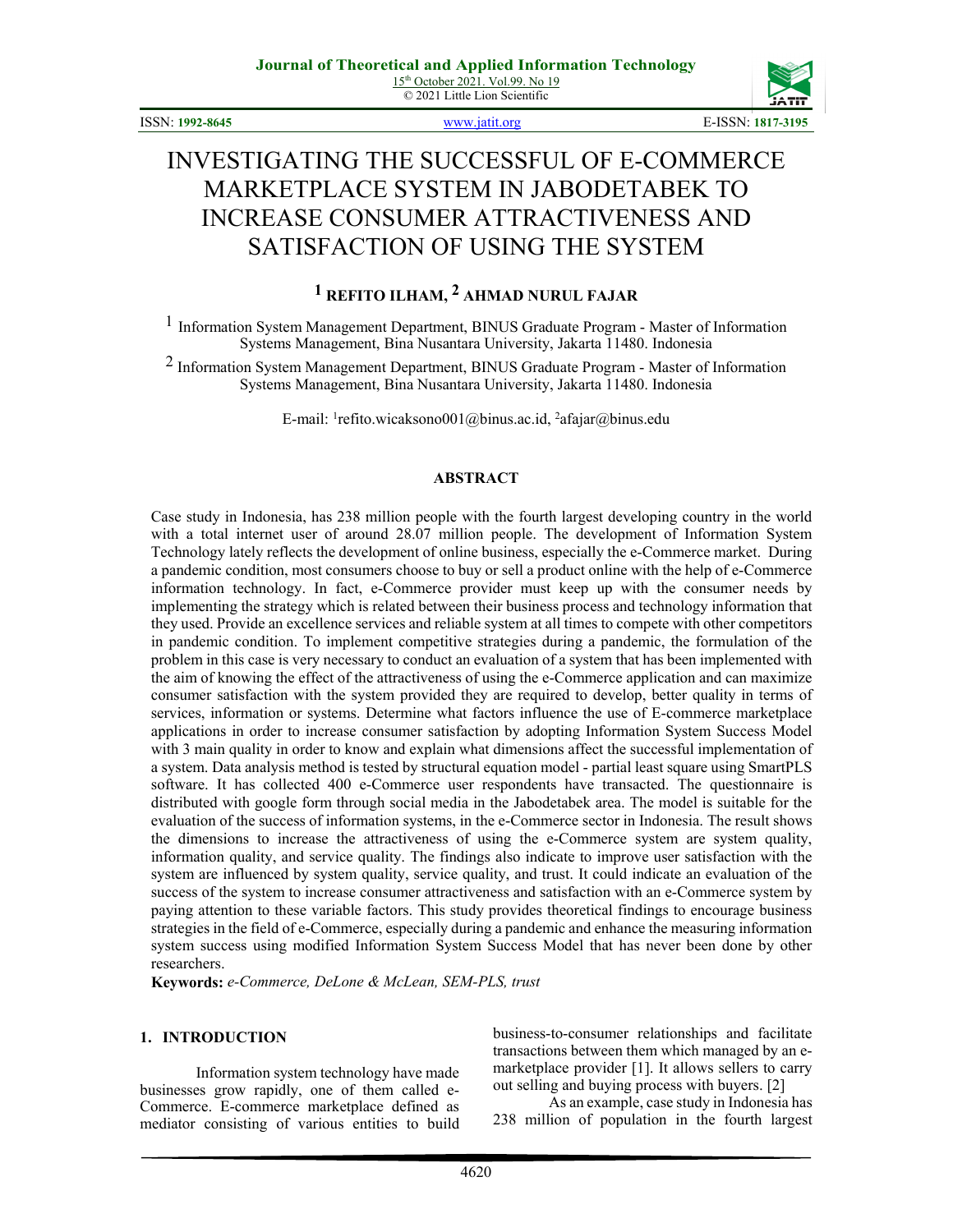15<sup>th</sup> October 2021. Vol.99. No 19 © 2021 Little Lion Scientific



developing country in the world [3]. It has been known with 15th largest economy country in the world and the fourth largest in East Asia after China, Japan and South Korea. Its domestic market is one of the drivers of Indonesia's economy. The ecommerce industry in Indonesia promises foreign investors to start their business along with the development of the digital world, and infrastructure development continues to increase in the future. [4] It also known as Asia's foremost mobile-first nation, Indonesia offers retailers a unique opportunity to dominate its online retail market [5]. Redseer Southest Asia Partner [6] said Indonesia's 2020 e-Commerce Gross Merchandise Value (GMV), will reach US\$40 billion this year, the third-highest in the world and higher than India's predicted \$38 billion. The country has more than 130 million internet users and a growing consumer market due to the increasing accessibility of the mobile internet. Based on the results of Wearesocial, people are more interested in the fashion category, then travel, hobbies, furniture, electronics, video games, food, and digital music. [7].

Therefore, the facilities that provide by ecommerce are important factor [8]. In addition, many people in Indonesia are looking for ecommerce platforms during the COVID-19 pandemic, and most of them will continue to spend money online. Most users from Indonesia have differences characteristic when using an ecommerce. Users can use e-commerce to search for items in online stores, compare product prices, and buy or sell products. For example, a more developed country like Singapore has experienced decreasing economic growth during the pandemic [9]. This has created change in consumer behavior, more consumers are turning to online shopping. They believe the more volume of orders cause packages late to delivery to consumer which can lead poor service quality and cancellations [10].

Even though this situation was the worst ever, they should make good use of it. E-commerce providers must encourage their strategy to implement the right information technology to provide excellence services to their customers. As a result of a pandemic, the e-Commerce marketplace service provider should adjust their business process to customer behavior during the pandemic.

Although a system that is used for a long time does not guarantee its success, an unused system will guarantee failure. [11]. Therefore, in Information Systems, an important indication of a successful system is the use of the system. Moreover, Important indications of a successful system include system usage. Although prolonged use or a large or large number of users does not guarantee that a system is successful, an unused system does not guarantee failure [11]. Previous research mention because of the indication of system use, the organization knows the level of user satisfaction in terms of system quality, service quality and information quality Those variable are main factors for supporting its users when shopping at an e-commerce marketplace to develop a better level of quality in terms of services, information or systems [12], [13], [14] [15].

Nowadays, e-Commerce sites have used several methods to gain customer's attention. However, with the existence of e-Commerce information system technology, e-Commerce service providers should adjust their business processes by implementing the information technology strategy they use to increase consumer attractiveness using the system and will increase customer satisfaction with the system or service. In order to carry out the strategy to compete during a pandemic, The problem in this case is necessary to conduct an evaluation of a system that has been implemented with the aim of knowing the effect of the attractiveness of using the e-Commerce application and can maximize consumer satisfaction with the system provided FOR better quality in terms of services, information or systems [15].

Therefore, this study aims to determine what factors influence the use of the system to increase user satisfaction of E-commerce marketplace applications by using [11] in order to know and explain what dimensions affect the successful implementation of a system. It can be seen what factors affect the success, and what factors need to be improved and improved to achieve the success of information systems. The benefits and contributions of this research are to providers dimensions that can influence the use of the e-Commerce system so could increase competitiveness among competitors especially in this pandemic condition and for the readers or researcher, this paper can be used as a reference related to similar cases in the future.

Based on this explanation, we propose a combining model [11] to measure information system of e-Commerce by adding the trust construct. [14], [16], [17] has conducted research using [11] about the factors that influence to support the success of the information system. Researcher [18] mention trust variable is part of the information system. Websites can generate cognitive-based trust primarily through vendor attributes, such as reliability, familiarity, and professional credentials especially in online environment is the most critical factor that will be considered by the user. [19] In his research, trust was able to play a good role in using information systems with online environment like e-Commerce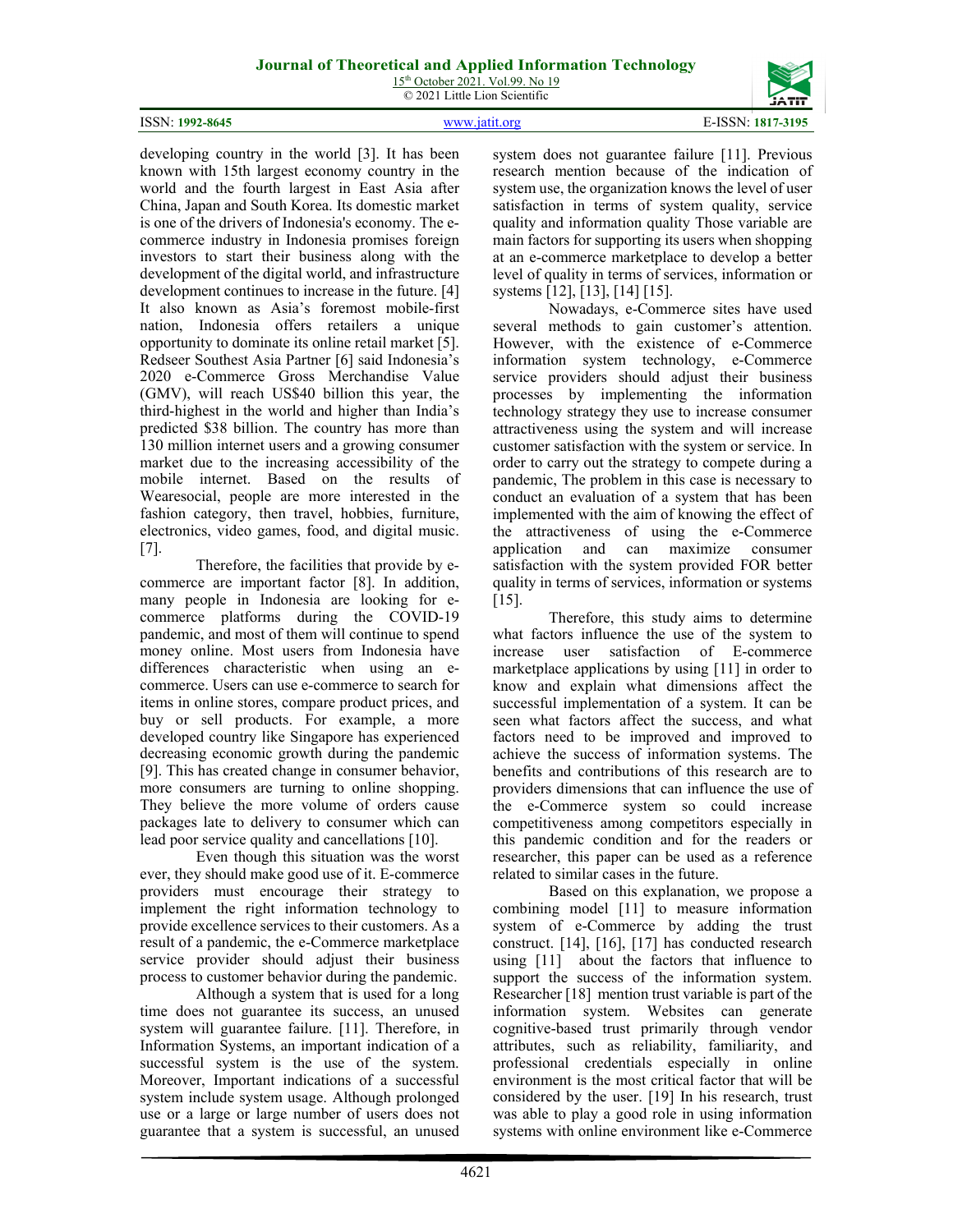15<sup>th</sup> October 2021. Vol.99. No 19 © 2021 Little Lion Scientific

| ISSN:<br>1992-8645 | www.19th | 5-ISSN:<br>1817-3195 |
|--------------------|----------|----------------------|
|                    |          |                      |

and has a significant positive effect on User Satisfaction. This model can be applied not only to e-Commerce but other information systems because the model in research combining [11] and have adapted to the current situation felt by several countries.

## **2. RELATED WORKS**

Many researchers have conducted a study to identify the factors that lead to the success of information technology systems. One of the wellknown research study is by DeLone and McLean is the Delone and Mclean Information Systems Success Model. Then, the DeLone and McLean models are widely used by researchers to conduct research related to information systems. Delone and McLean in 1992 developed a model they called the information system success model [20].

The model [20] was first introduced in 1992. According to DeLone and McLean, measuring success is important to be able to determine the value of the steps taken in information system management and information system investment. DeLone and McLean developed a model named the DeLone and McLean Information Systems success model. The factors or components of measuring the success of the Information System from this model are quality of system, quality of information, user satisfaction, use, and individual impact [20]*.* This success model based on processes and causal relationships from the dimensions of the model. The variable consists of system quality, information quality, use, user satisfaction, individual impact, and organizational impact.

Then the [20] model change by adding several variables. In 2003, DeLone and McLean added variables to the previous model [20] to address the changing management needs of an e-Commerce [11]. The model was developed with various inputs received by DeLone and McLean so as to produce a new model written in their research, namely DeLone and McLean Information Success Model; A Ten Year Update [11] the variables are system quality, information quality, service quality, use, user satisfaction, and net benefits. The differences between The Updated D&M IS Success [11] with the previous model located in the dimension of adding service quality as a new dimension for the success of information systems. It is combining all impact measures into one called net benefit.

This success model is based on processes and causal relationships from the dimensions of the model and does not measure the six dimensions of measuring the success of information systems independently but measures entire dimension, affecting each other. The six dimensions of the [11] can be applied to the e-commerce environment are as follows:

#### *Service Quality*

Service quality in e-Commerce is a service provided by the system to users consisting of responsiveness, accuracy, reliability, technical competence, and empathy of assurance, empathy, and follow-up service members as well as how effective online support capabilities are, such as answers to frequently asked questions, customized site intelligence, and order tracking [21] [22].

## *Information Quality*

The quality of information in the e-Commerce system is the content contained in the system. The content must be visible, provide complete, relevant, easy to understand and secure information. Information Quality can be measured based on accuracy, timeliness, ease of understanding, completeness, relevance, security, and consistency [11], [21].

## *System Quality*

System quality is the quality between hardware and software in an e-Commerce system. including system performance which refers to how well the capabilities of software, hardware, procedures, information system policies are provided for user needs. [11]. In the e-commerce, characteristics that can be measure such as usability, availability, adaptability, and response time (e.g., download time) are examples of qualities that are valued by e-commerce users [23].

#### *User Satisfaction*

This variable covers the entire cycle and experience or customer behavior using the application, starting from information retrieval through purchases, payments, receipts, and overall services. User satisfaction system defined as an attitude and feedback from the user after using the information system [22] and measuring customer opinion about the e-commerce system. User Satisfaction can be measured based on Repeat Purchases, Repeat Visits, and User Surveys [11].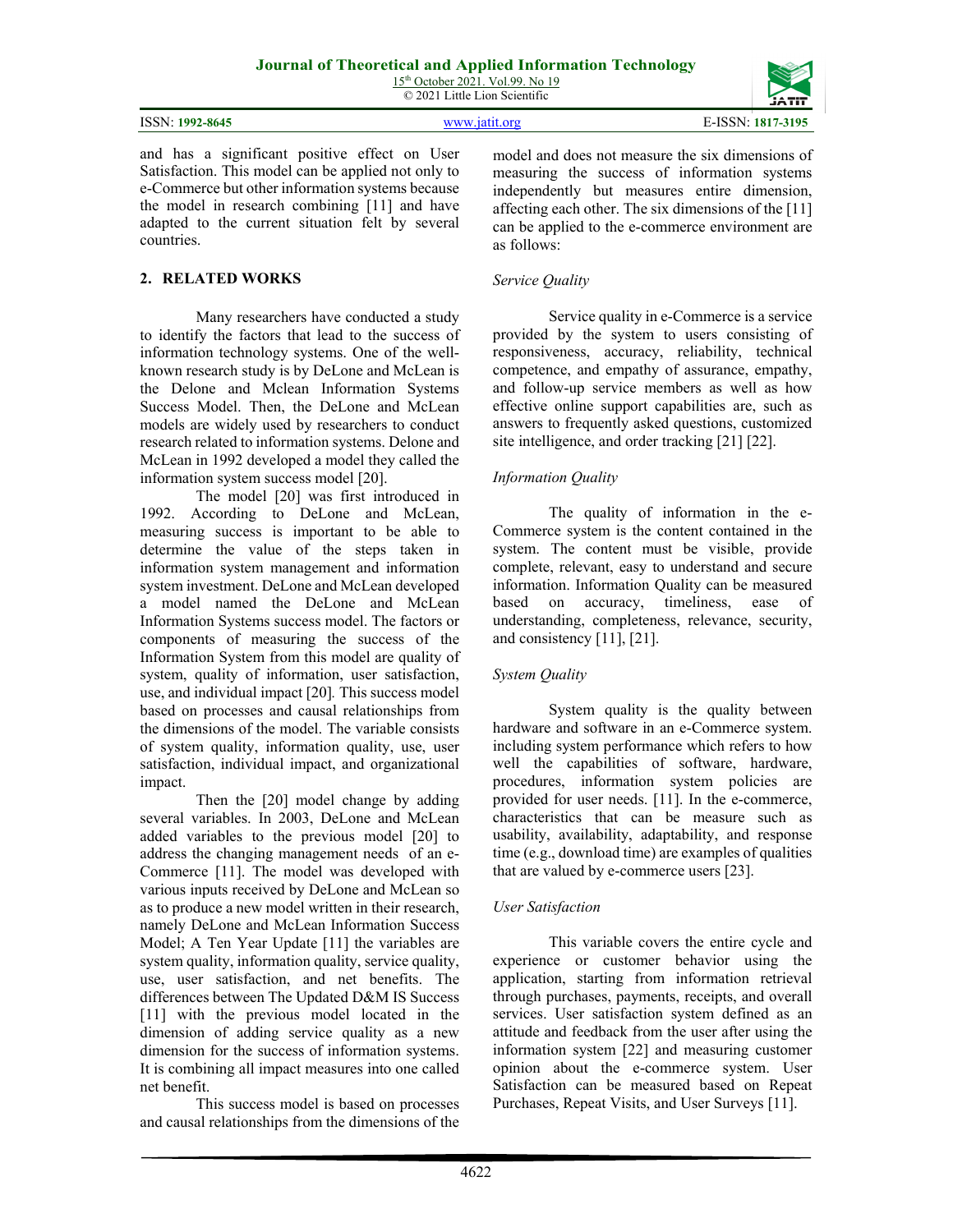ISSN: **1992-8645** [www.jatit.org](http://www.jatit.org/) E-ISSN: **1817-3195**



#### *Intention to Use and Use*

Intention to Use is an attitude in wanting to use a system while Use is a behavior in the use of the system by the User [22], The level of use will discuss the level and ways in which users take advantage of the capabilities of an information system, for example the level of the number of uses, the level of frequency of use, and the level of usage requirements. These measurements range from the results of visits to Web sites and navigation within the site to information retrieval and execution of transactions. Usage can be measured based on the nature of use, Navigation patterns, Number of Visits, Number of Transaction executed [11]*.* Intention to Use measured by the influence a potential user has on how often they use it [24]. Other researchers suggest the need to examine use from perspectives at the individual and organizational levels to allow a better understanding of these constructs [25].

#### *Net Benefit*

The positive and negative impacts of ecommerce are felt by its users. It can be measured by Cost Savings, Expended Markets, Incremental additional sales, Reduce search costs, and Time savings [11]. Research Comparison

[26] The result of this study is that the relation between information and system quality on intention to use is significant. Likewise, the factor of service quality on user satisfaction significant, user satisfaction and behavioral intentions on actual use have a significant effect. Then, [27] with his research trying to test the role of each critical success factor as suggested by [11] the success in the e-commerce platform. The result is information, service, system quality, user satisfaction, net benefit and usage are the most crucial factors for the success in any e-commerce platform. Researcher, [28] explain advertising value, flow experience, web design quality, and brand awareness are affecting the purchase intention. In the study [12] explains that influence the success of e-commerce among Malaysian consumers. The researcher modified the [11] by inserting 2 additional variables, namely, Privacy and Trust. The main findings from the overall results of this study are system, service, privacy, trust variable affecting the success of e-commerce and has significant effect. The conclusion of this study is to provide results that allow market players and advertising providers to understand how smartphone advertising contributes to consumer purchase intentions. The research comparison and novelty among other researchers as explained in figure 1 through fishbone diagram.



*Figure 1: Fishbone Diagram for Authors and previous research comparison*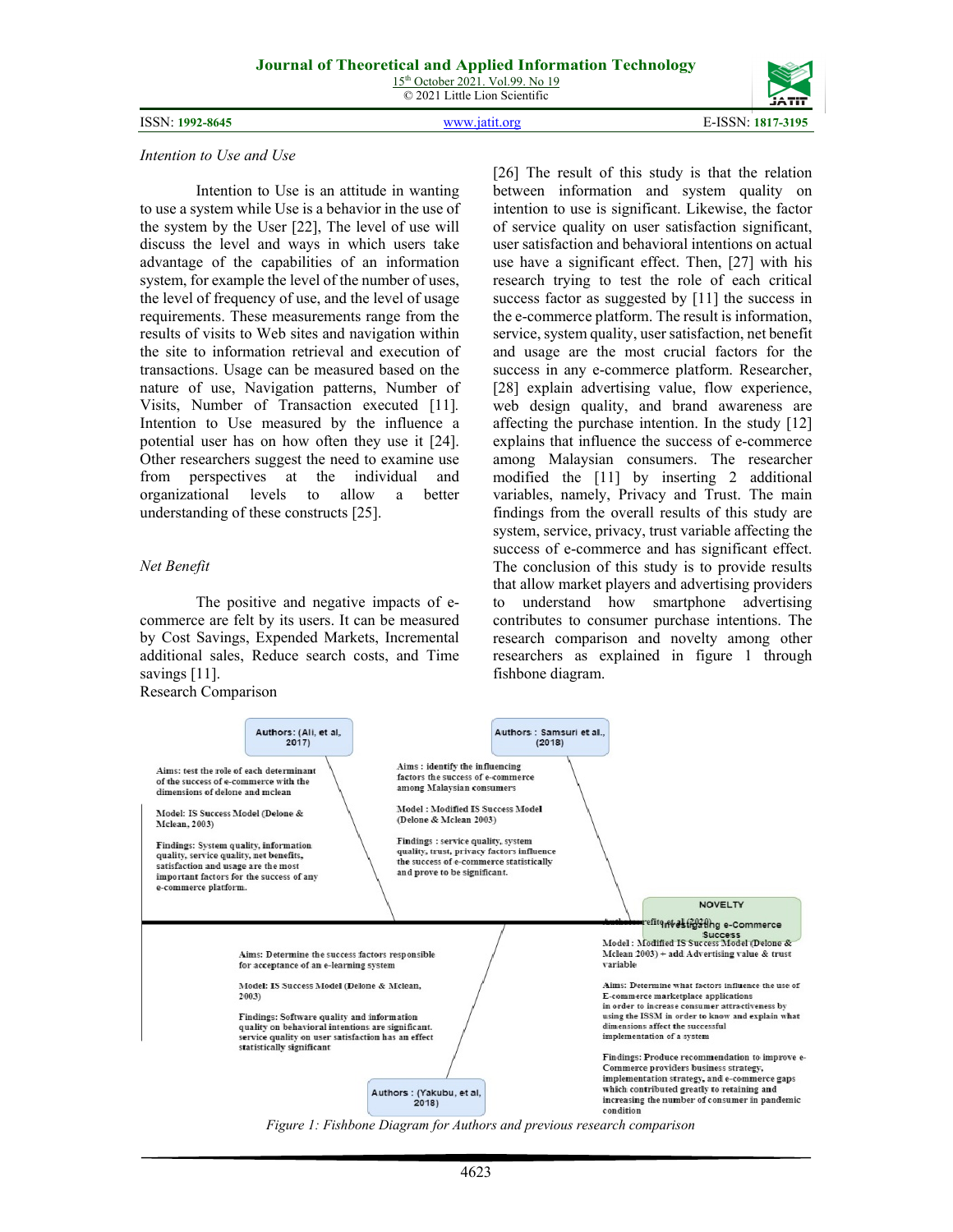15<sup>th</sup> October 2021. Vol.99. No 19 © 2021 Little Lion Scientific

| ISSN: 1992-8645 | www 1911 oro | ±-ISSN: *<br>1817-3195 |
|-----------------|--------------|------------------------|

what factors influence the use of E-commerce marketplace applications in order to increase consumer attractiveness by using the [11] in order to know and explain what dimensions affect the successful implementation of a system. Although these factors are considered important, unfortunately, there's not much research found to quantify this e-Commerce providers issue especially in pandemic condition. In addition, researchers added additional trust variable to the [11].

#### **3. RESEARCH METHODOLOGY**

This study used a questionnaire distributed via social media and respondents who live in the

JABODETABEK area for users of e- Commerce marketplace who has made transactions or not.

Research model and variables used adopted was tested using Smart-PLS 3.0 software. The calculation of sample from biggest e-Commerce population in Indonesia is using slovin formula with an error of 5% and the minimum sample that must be obtained is 400 respondents or above.

#### **3.1 Research Model**

Research model can be seen in figure 2 based on [11] with the additional construct of trust which can be applied to measure e-commerce success environment as follows:



*Figure 2: Proposed Research Model*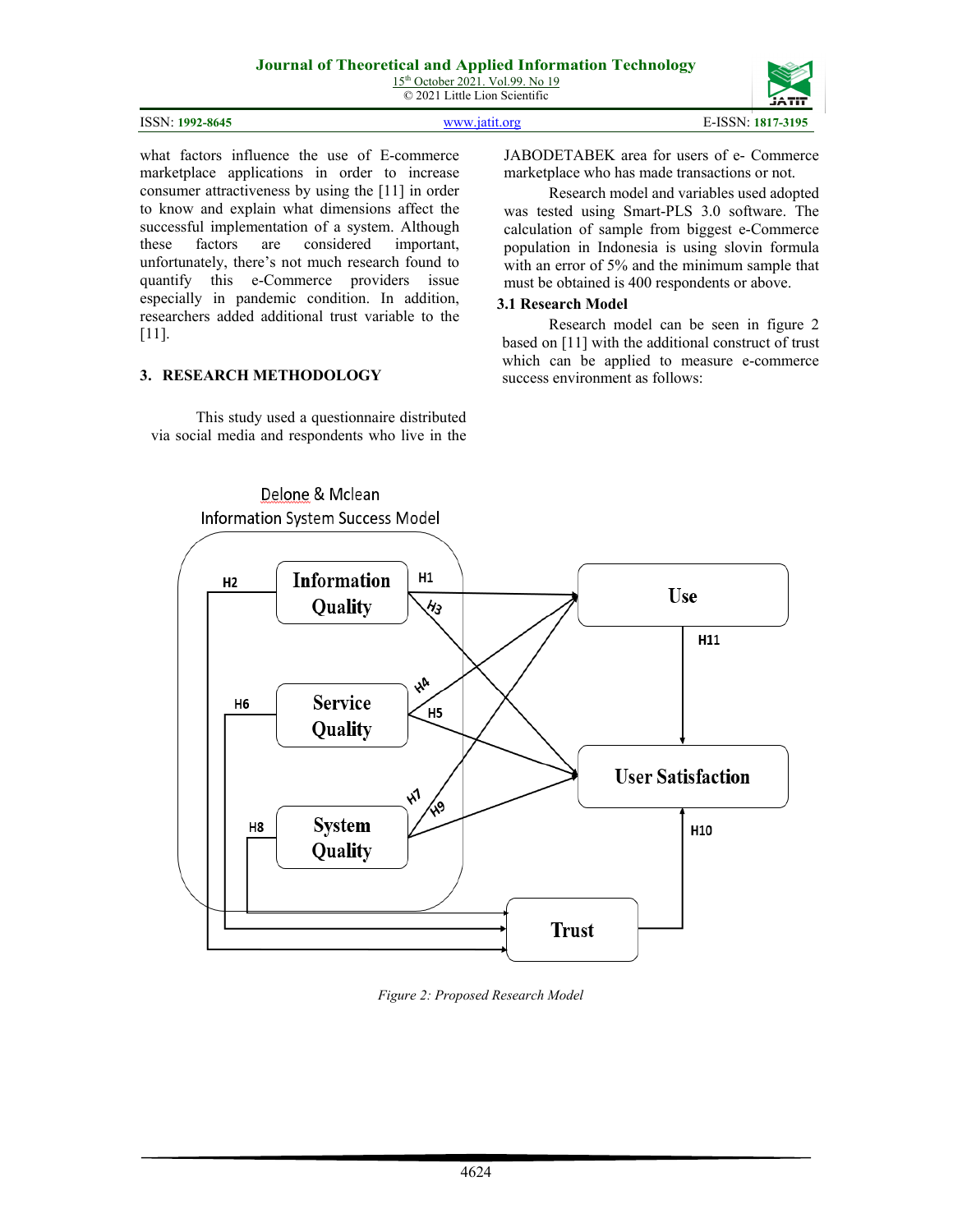

#### ISSN: **1992-8645** [www.jatit.org](http://www.jatit.org/) E-ISSN: **1817-3195**

The variable used are shown in table 1.

# *Table 1: Research Indicators*

| Definition<br>Variabel |                       | Indicator            | Sour   |
|------------------------|-----------------------|----------------------|--------|
|                        |                       |                      | ces    |
|                        | Quality of shape      | Completeness         |        |
| Informat               | information           | Ease of              |        |
| ion                    | generated by          | Understanding        | $[21]$ |
| Quality                | the system.           | Relevance            |        |
|                        |                       | Accuracy             |        |
|                        | Identify the level of | Assurance            |        |
| Service                | services quality      | Empathy              |        |
| Quality                | using technology in   | Responsivene         | $[11]$ |
|                        | helping to solve      |                      |        |
|                        | problems              | SS                   |        |
|                        | The performance of    | Adaptability         | $[21]$ |
| System                 | the system to be      | Availability         | $[11]$ |
| Quality                | able to provide user  | Reliability          |        |
|                        | needs                 |                      |        |
|                        | To identify the user  | Repeat               |        |
| User                   | satisfaction of the   | Purchases            | $[11]$ |
| Satisfact              | use of                | Repeat Usage         |        |
| ion                    | technology            | Effectiveness        | $[29]$ |
|                        |                       | Efficiency           |        |
| Use                    | User behavior         | Frequency of         | $[11]$ |
|                        | towards the           | Use or               |        |
|                        | technology used       | Navigation           |        |
|                        |                       | Patterns             |        |
|                        |                       | Number of            |        |
|                        |                       | Transaction          |        |
|                        |                       | Executed             |        |
|                        |                       | <b>Repeat Visits</b> |        |

#### **3.2 Measurement Scale**

Likert scale 1-5 is used in this questionnaire, the used scale is:

- (1) Strongly Disagree
- (2) Disagree
- (3) Neutral
- (4) Agree
- (5) Strongly Agree

# **3.3 Proposed Hypothesis**

Based on proposed research model in figure 2, the hypothesis are formulated as shown in Table 1.

| No             | Hypothesis          |                | Description                                        |
|----------------|---------------------|----------------|----------------------------------------------------|
| $\mathbf{1}$   | Hypothesis<br>(H1)  | $\mathbf{1}$   | Information Quality affects Use                    |
| $\overline{2}$ | Hypothesis<br>(H2)  | $\overline{c}$ | Information Quality affects Trust                  |
| 3              | Hypothesis<br>(H3)  | 3              | Information Quality affects User<br>Satisfaction   |
| $\overline{4}$ | Hypothesis<br>(H4)  | $\overline{4}$ | Service Quality affects Use                        |
| 5              | Hypothesis<br>(H5)  | 5              | Service Quality<br>affects<br>User<br>Satisfaction |
| 6              | Hypothesis<br>(H6)  | 6              | Service Quality affects Trust                      |
| 7              | Hypothesis)<br>(H7) | 7              | System quality affects use                         |
| 8              | Hypothesis<br>(H8)  | 8              | <b>System Quality affects Trust</b>                |
| 9              | Hypothesis<br>(H9)  | 9              | System Quality<br>affects<br>User<br>Satisfaction  |
| 10             | Hypothesis<br>(H10) | 10             | Use affects User Satisfaction                      |
| 11             | Hypothesis<br>(H11) | 11             | Trust affects User Satisfaction                    |

#### **3.4 Data Analysis Technique**

This research used Non Probability Sampling method to collect the data and PLS (Partial Least Square) method with examining the relationship between variables in the information system success model using the modified [11] to analyze the data. Data analysis or SEM-PLS used validity and reliability test to measure the validity using Average Variance extracted (AVE) value should be 0.5 or more, which means that exogenous can explain 50% or more of the variance*.* [30] and reliability of data using loading factor value is between 0.6-0.7. [31]. Then the reliability test used Cronbach's Alpha and Composite Reliability. To consider a good question, the reliability value between 0.6 and 0.7 [32]. To test the hypothesis. Researchers use the p-value to determine the level of significance in the relationship between one exogenous and another exogenous. The p- value must be  $\leq 0.05$ for the relationship to be considered significant. This study uses SEM-PLS with basic reasons: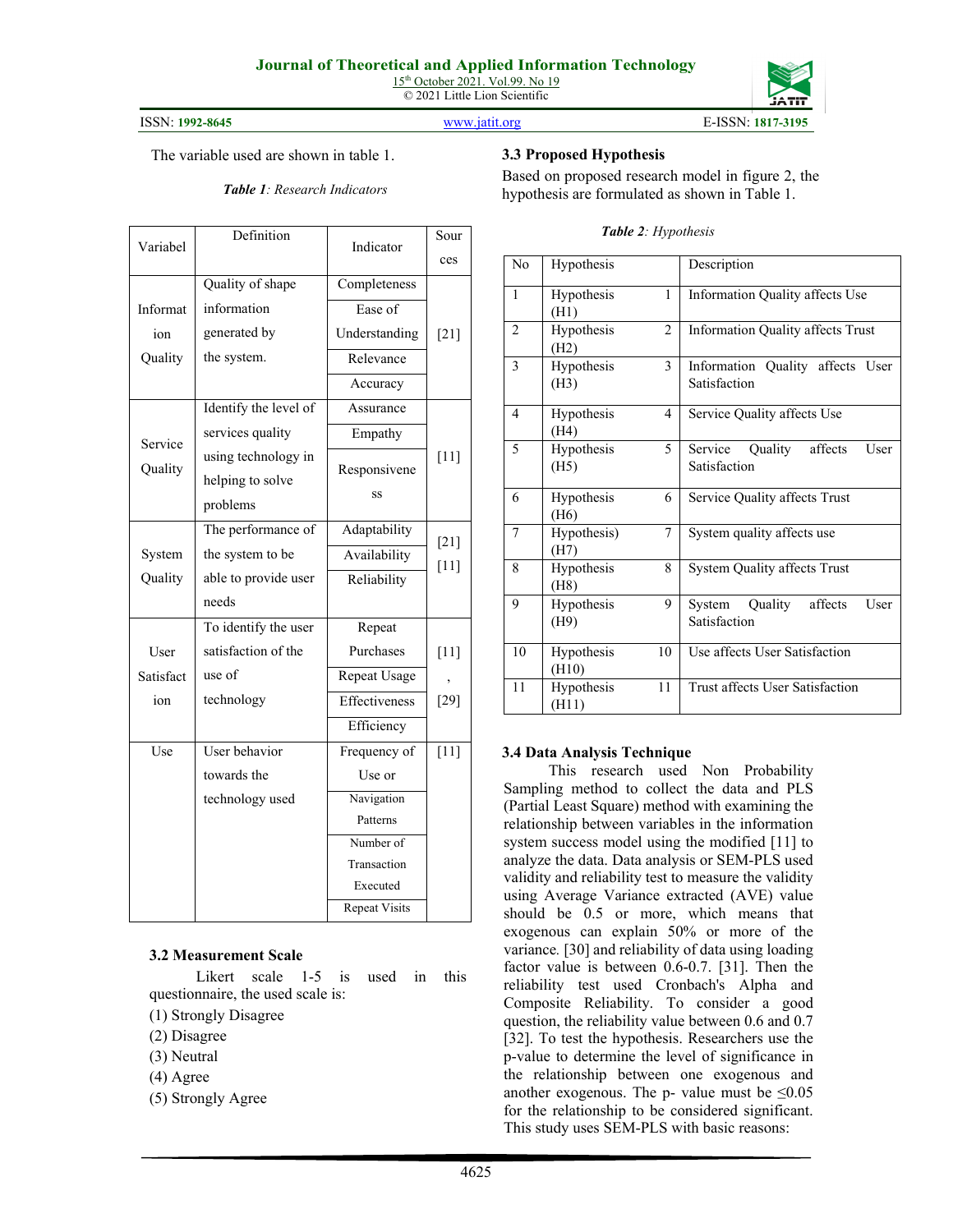|                 | <u>Journal of Theoretical and Teppince Information Technology</u><br>15 <sup>th</sup> October 2021. Vol.99. No 19<br>$\odot$ 2021 Little Lion Scientific |                                      | <b>JATIT</b>      |
|-----------------|----------------------------------------------------------------------------------------------------------------------------------------------------------|--------------------------------------|-------------------|
| ISSN: 1992-8645 | www.jatit.org                                                                                                                                            |                                      | E-ISSN: 1817-3195 |
|                 | Many related literature reviews use                                                                                                                      | It can test the relationship between |                   |

- Many related literature reviews use SEM PLS.
- It can test the suitability of a model and its hypothesis.
- It can test the relationship between variables in the model
- It can analyze cause and effect relationships between constructs

# **4. RESULT AND DISCUSSION**

#### **4.1 Respondent Identification**

This research has collected 433 respondents who have filled out the questionnaire.



*Figure 3: Respondent Identification*

433 respondents filled the questionnaire, there were 400 respondents (92,4%) who had used e-Commerce application in Jabodetabek Area and 33 respondents (7,6%) who had never used the e-Commerce application. 400 respondents in this study had met the scope criteria in this study while the rest did not meet the criteria.

## **4.2 Validity Test Result**

The measurement model in the SEM-PLS method is tested to define the validity of each indicator with the Average Variance Extracted (AVE) value.



*Figure 4: Loading factors & AVE results in using SmartPLS*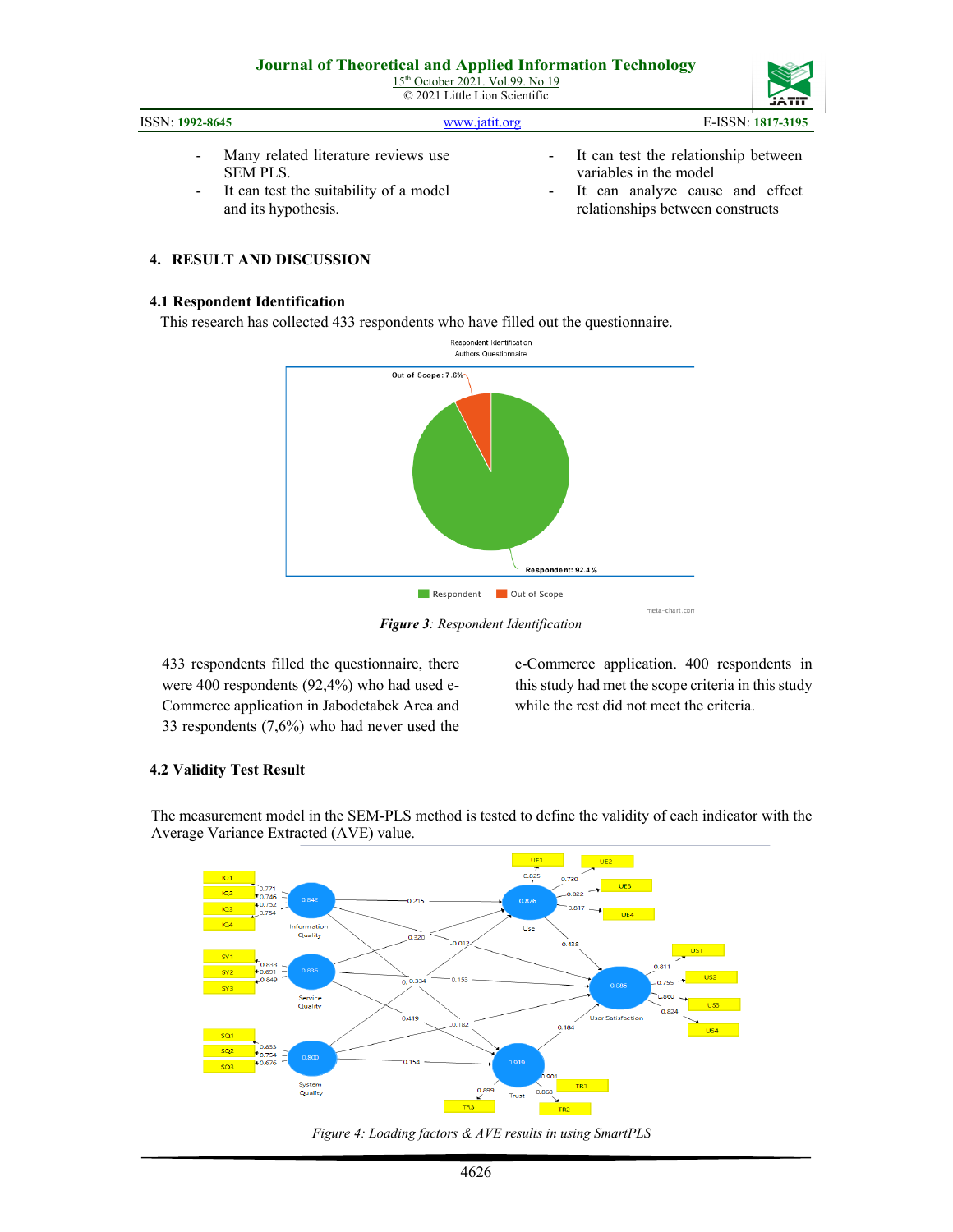© 2021 Little Lion Scientific

ISSN: **1992-8645** [www.jatit.org](http://www.jatit.org/) E-ISSN: **1817-3195**

Figure 4 shows the results of the validity and reliability tests on the SMARTPLS tools with an AVE above 0.5 and a loading factor above 0.6. The detailed results are described in table 3.

| Variable                  | <b>Indicat</b><br><sub>or</sub> | Loadi<br>ng<br>Factor | AV<br>E   | <b>Resu</b><br>It |
|---------------------------|---------------------------------|-----------------------|-----------|-------------------|
|                           | IQ1                             | 0,771                 |           | Valid             |
| Informati                 | IQ <sub>2</sub>                 | 0,746                 | 0,57      | Valid             |
| on<br>Quality             | IQ3                             | 0,752                 | L         | Valid             |
|                           | IQ4                             | 0,754                 |           | Valid             |
|                           | SY <sub>1</sub>                 | 0,833                 |           | Valid             |
| <b>Service</b><br>Quality | SY <sub>2</sub>                 | 0,691                 | 0,63<br>1 | Valid             |
|                           | SY3                             | 0,849                 |           | Valid             |
|                           | SQ1                             | 0,833                 |           | Valid             |
| <b>System</b><br>Quality  | SQ <sub>2</sub>                 | 0,754                 | 0,57<br>3 | Valid             |
|                           | SQ3                             | 0,676                 |           | Valid             |
| <b>Trust</b>              | TR1                             | 0,901                 |           | Valid             |
|                           | TR <sub>2</sub>                 | 0,868                 | 0,79<br>1 | Valid             |
|                           | TR <sub>3</sub>                 | 0,899                 |           | Valid             |
|                           | US1                             | 0,813                 |           | Valid             |
| User<br><b>Satisfacti</b> | US <sub>2</sub>                 | 0,751                 | 0,66      | Valid             |
| on                        | US3                             | 0,860                 | 1         | Valid             |
|                           | US4                             | 0,824                 |           | Valid             |
|                           | UE1                             | 0,816                 |           | Valid             |
|                           | UE <sub>2</sub>                 | 0,726                 | 0,63      | Valid             |
| Use                       | UE3                             | 0,825                 | 9         | Valid             |
|                           | UE4                             | 0,827                 |           | Valid             |

*Table 3: Validity Test*

#### *Table 4: Reliability Test*

Reliability tests measure the consistency in each statement complied in a questionnaire called the Cronbach's alpha and composite reliability value. The minimum value is between 0.6-0.7 or above [32]. Reliability test results can be seen in table 4.

**4.3 Reliability Test Result**

|                            | Cronbach's<br>Alpha | Composite<br><b>Reliability</b> |
|----------------------------|---------------------|---------------------------------|
| <b>Information Quality</b> | 0,750               | 0,842                           |
| <b>Service Quality</b>     | 0,703               | 0,836                           |
| <b>System Quality</b>      | 0,628               | 0,800                           |
| <b>Trust</b>               | 0,868               | 0,919                           |
| Use                        | 0,811               | 0,876                           |
| <b>User Satisfaction</b>   | 0,828               | 0,886                           |

Based on the table 4, each variable has the Cronbach's Alpha value greater than 0.6 and the composite reliability value is greater than 0.7. In conclusion all variables used in this research is reliable and fit to used.

#### **4.4 Hypothesis Test Result**

Furthermore, if the data meet statistical criteria, it could be used to analyzing the hypothesis. The minimum hypothesis criteria is 0,05 or above it, then it will be rejected if its below 0.05. T-statistics and T-tables compared to find out whether the relationships between variables will be accepted or rejected as shown in table 5 below.

|                       |             | P             | <b>Result</b> |
|-----------------------|-------------|---------------|---------------|
|                       | <b>Stat</b> | <b>Values</b> |               |
| <b>Information</b>    |             |               |               |
| Quality $\rightarrow$ | 2,481       | 0,013         | Accepted      |
| <b>Trust</b>          |             |               |               |
| <b>Information</b>    | 2,801       | 0,005         |               |
| Ouality $\geq$ Use    |             |               | Accepted      |
| <b>Information</b>    |             |               |               |
| Quality -> User       | 0,216       | 0,829         |               |
| <b>Satisfaction</b>   |             |               | Rejected      |

The table above shows that all variables have a loading factor greater than 0.6 and an AVE value greater than 0.5. Thus, it can be concluded that the data from this study is valid and fit for use.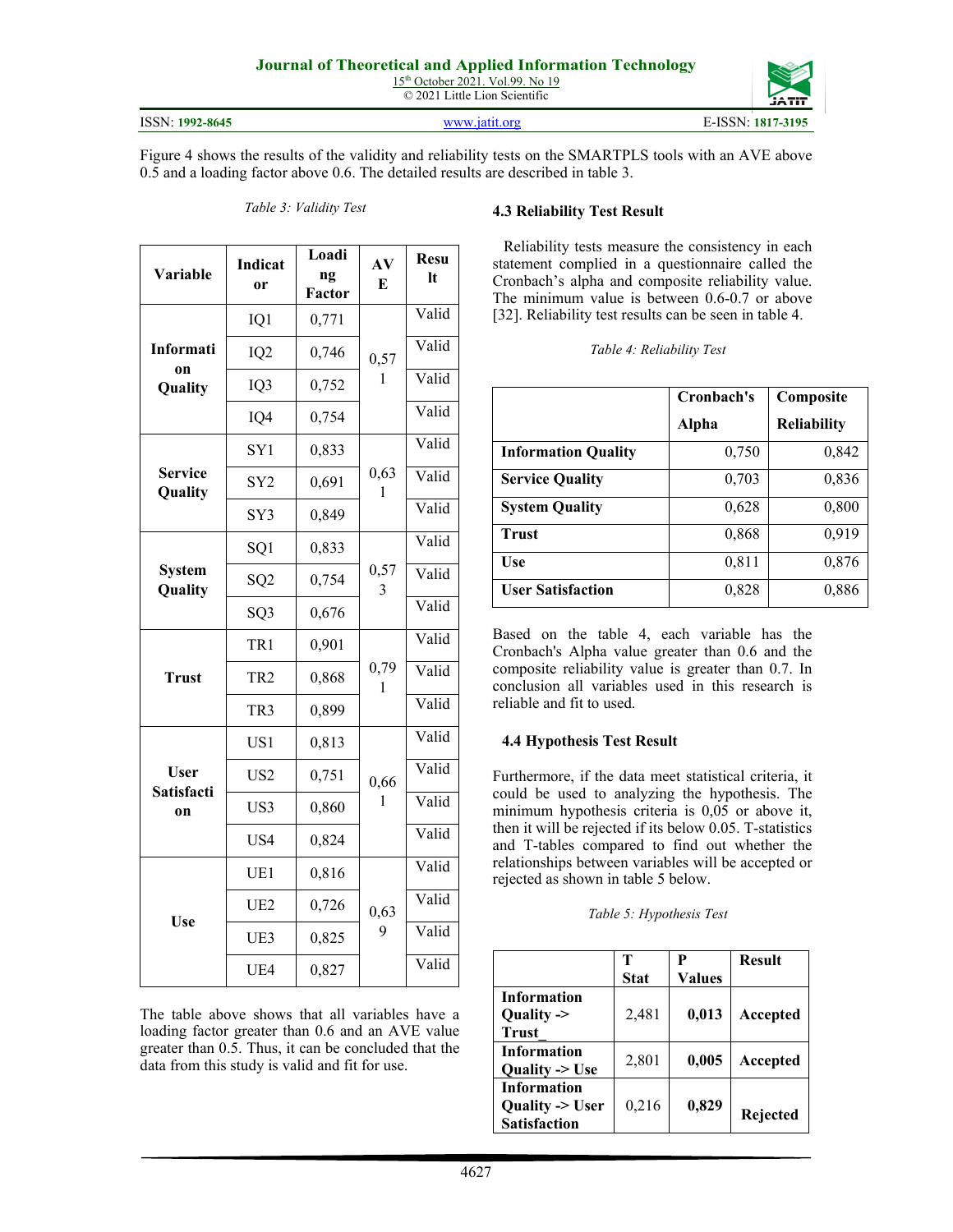ISSN: **1992-8645** [www.jatit.org](http://www.jatit.org/) E-ISSN: **1817-3195**

that there is a significant influence between information quality and use on the use of ecommerce that the information quality factor, personalization has the strongest influence on user satisfaction. Respondents who rated the system strongly indicated an intention to return to the site because they feel satisfied. This implies increased awareness by the target market. some features that will be implemented mus according to user needs and run well. It will make users satisfied in the e-Commerce system and increase the number of returning visitors to the system or customer loyalty. Based on the statistic result, information quality does not affect the user satisfaction because it does not reach the minimum value of measurement. This finding is different from [35] too, the user satisfaction will affect the use of the system by the 3 main quality of [11] but in this case the information has no effect on user satisfaction because it is possible that there are other factors that make users feel more satisfied than the quality of

Hypothesis 4, Service quality has significant effect in the use of the system. [36] mention the service quality will affects the attitudes to use a service or a product. The organization should focus on 3 main quality by [11] and will lead to a higher customer satisfaction and better performance. service quality affects use, indicating that service quality can increase the number of system usage. Research conducted by [36]found that service quality is effects on attitudes or intentions to use a service or product. Those

| Service                   |       |       |          |
|---------------------------|-------|-------|----------|
| Quality $\rightarrow$     | 6,810 | 0,000 | Accepted |
| Trust                     |       |       |          |
| Service                   |       | 0,000 |          |
| Quality $\rightarrow$ Use | 5,753 |       | Accepted |
| <b>Service</b>            |       |       |          |
| Quality $\rightarrow$     |       |       |          |
| User                      | 2,469 | 0,014 | Accepted |
| <b>Satisfaction</b>       |       |       |          |
| <b>System Quality</b>     |       |       |          |
| -> Trust                  | 2,128 | 0,034 | Accepted |
| <b>System Quality</b>     |       |       |          |
| -> Use                    | 4,770 | 0,000 | Accepted |
| <b>System Quality</b>     |       |       |          |
| -> User                   | 3,533 | 0,000 | Accepted |
| <b>Satisfaction</b>       |       |       |          |
| Trust -> User             |       |       |          |
| <b>Satisfaction</b>       | 3,827 | 0,000 | Accepted |
| Use $\rightarrow$ User    |       |       |          |
| Satisfaction              | 7,606 | 0.000 | Accepted |

The results of hypothesis test show that 1 of the 11 hypotheses, the use variable is strongly affected by 3 main quality factors, system, service quality, and information quality. Moreover, to increase consumer attractiveness and user satisfaction with the use of e-Commerce systems, is influenced by Use, trust, service quality, and system quality.

As seen in table 5, Hypothesis H1, Information quality has a significant effect on Use. The result is accordance with the study conducted by [33] states that Information Quality is the most important asset in today's modern business, ecommerce leads to quality content to represent information, data, knowledge and experience to a higher level of significance. In e-commerce, content is a source of value and providers (goods, services, etc.) without content will not affect visits or usage so that in this study it is proven that information quality can increase consumer attractiveness in using a system. The information quality influence the use of the system. This finding is in line with [33]. It shows information quality related to use of the system. With information that is clear and easy to understand. Information can be said to influence users to use a system because information is the most important part of a system

Hypothesis H2, Information Quality has a significant effect on Trust. These findings are in line with research conducted by oleh [34] shows that Information Quality has a significant positive effect on trust, meaning that the quality of information presented by e-commerce has a positive impact on the trust exercised by users about how their product so that consumers rely on the information provided and it is proven that information quality affects trust in the use of an e-Commerce system. It indicates that information quality is important in gaining the trust of its users especially in the commercial online system used by many users or e-Commerce system. [34] mention information quality could increase the trust of the system by its users. Quality of information by the online system (e-commerce) has a positive impact on the trust exercised by users. Then, Hypothesis H3 were rejected in this study because the statistic said the p-value was

experience is using mobile apps. By paying attention to the information quality factor which refers to relevant content and accurate information on e-commerce websites so that it has an impact on the trust felt by its users because it is related to product information that they are interested in. Based on the research results, respondents trust the information contained in all parts of the e-Commerce system because the information listed will make it easier for consumers to buy and sell a

below 0.05 and the t-stat was less than 1.96. This finding differs from research [33]. The results show the information provided.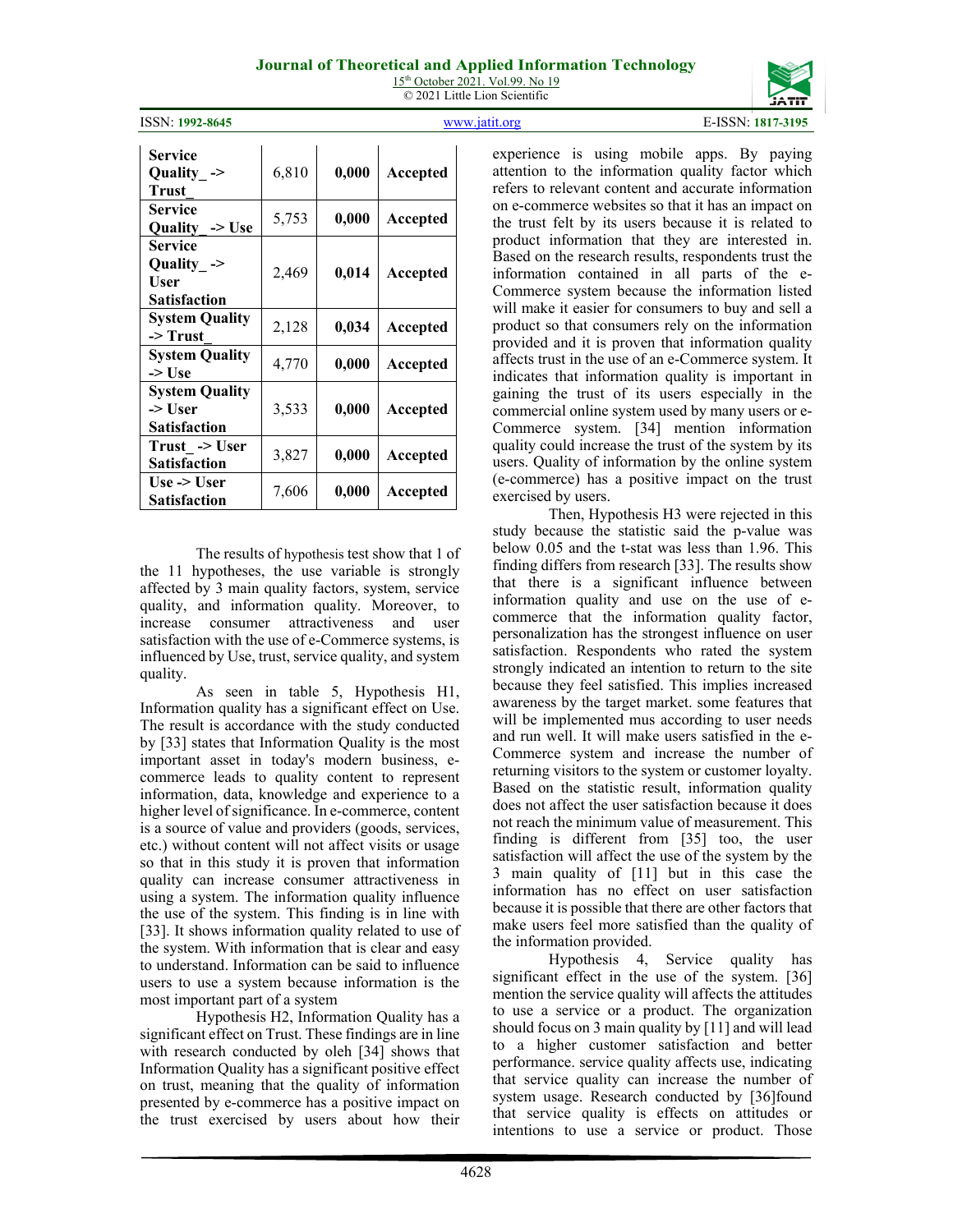

findings, an organization should focus more on the quality of system, information, and service provided on website to be successful. This effort will lead to a higher customer satisfaction and ultimately to a better performance.

Hypothesis H5, Service Quality has a significant effect on User Satisfaction. The result in line with [35] in his research on e-Commerce satisfaction during the pandemic mention to increase user satisfaction with the e-Commerce system, the services provided by the development team must be improved The responsiveness of the development team in helping solve problems experienced by users, an empathetic attitude to show a sense of empathy and support in providing services, and the speed of response are aspects that still need to be improved and improved by the development team.

H6, Service Quality has a significant effect on trust. The results obtained are in line with the research conducted by [37] that service quality is related to trust. In online web services, the quality of services have an influence on trust in the online environment. Especially in an increasingly competitive online environment, they can undoubtedly change service providers, so to improve this situation, organizations need to maintain overall service quality to keep customer trust stable. To increase trust in a system, components that affect trust such as system quality, information quality, service quality must be improved and enhanced. The responsiveness of the e-Commerce system development team in helping solve problems experienced by users, an empathetic attitude to show a sense of empathy and support in providing services, and the speed of response are aspects that still need to be improved and improved.

H7, that system quality affects use shows that system quality could increase the number of e-Commerce users and this result is accordance with the study conducted by [14] the samples they use are e-Commerce website users. In their research assessing the use variable in e-Commerce website, system quality implementation aims to develop their online shop website to provide a sense of comfort, convenience, and responsive in making transactions so buyers can make purchases on a large scale to make transactions now and in the future on their website so that the level of use will increasing in the future. This finding has in common with [11] who are able to prove that the system quality has a positive significant effect to use variable, it means that some e-Commerce consumers who are in the Jabodetabek area feel that the quality of the system is very necessary so that consumers judge to use the system and to buy a product they also pay attention to the quality aspect of the system.

H8, System Quality has a significant effect on Trust. These findings are in line with research conducted by [34] which states that the construct of system quality affects a person's trust in wanting to use a system, then trust can affect user satisfaction which makes users believe that the use or purchase of a product through e-commerce applications. Based on the results obtained, Respondents believe that consumer trust in the e-Commerce application system represents the quality level of the system it uses. Some consumers think that if the e-Commerce system experiences an error when it is used, they will not hesitate to leave the system and switch to other e-Commerce. With this, the Quality System affects the trust of its consumers. In e-commerce, the service quality dimension becomes very important because of the separation between buyers and sellers, buyers ask for support (service) for the online platform so they can make the right decisions. Poor service quality causes loss of customers and sales so that the service quality of an e-commerce affects one's use of reusing ecommerce*.* [27].

Hypothesis H9 result, System Quality has a significant effect on User Satisfaction. The result is in line with [33]. It means system quality factors and user satisfaction are related on his research. For addition measuring the system quality attributes of the e-commerce system by reliability and download time of assets content in the system. In an ecommerce system with user satisfaction, they found that system quality was a critical area for commercial enterprises. In terms of e-commerce success, businesses must understand the impact of usability on potential customers, user experience satisfaction is affected by various aspects of the website and most importantly the system quality itself. Based on the results obtained, system quality affects consumers in terms of buying and selling a product. The quality of the system provided to its consumers will have an impact on user satisfaction with the system.

H10, use variable has a significant effect on User Satisfaction. [35] said there is a significant influence between the use of the system and usage satisfaction which is the quality of the e-commerce system. Based on the research results, consumer behavior using the e-Commerce system represents the level of satisfaction with the perceived system or service.

H11, Trust has a significant effect on User Satisfaction. The result in line with [19] who found that there are a positive and significant relationship between trust and user satisfaction, This means that online trust in which is positioned as a construction that is collaborated in [11] It turns out that it plays a good role in describing the phenomenon of using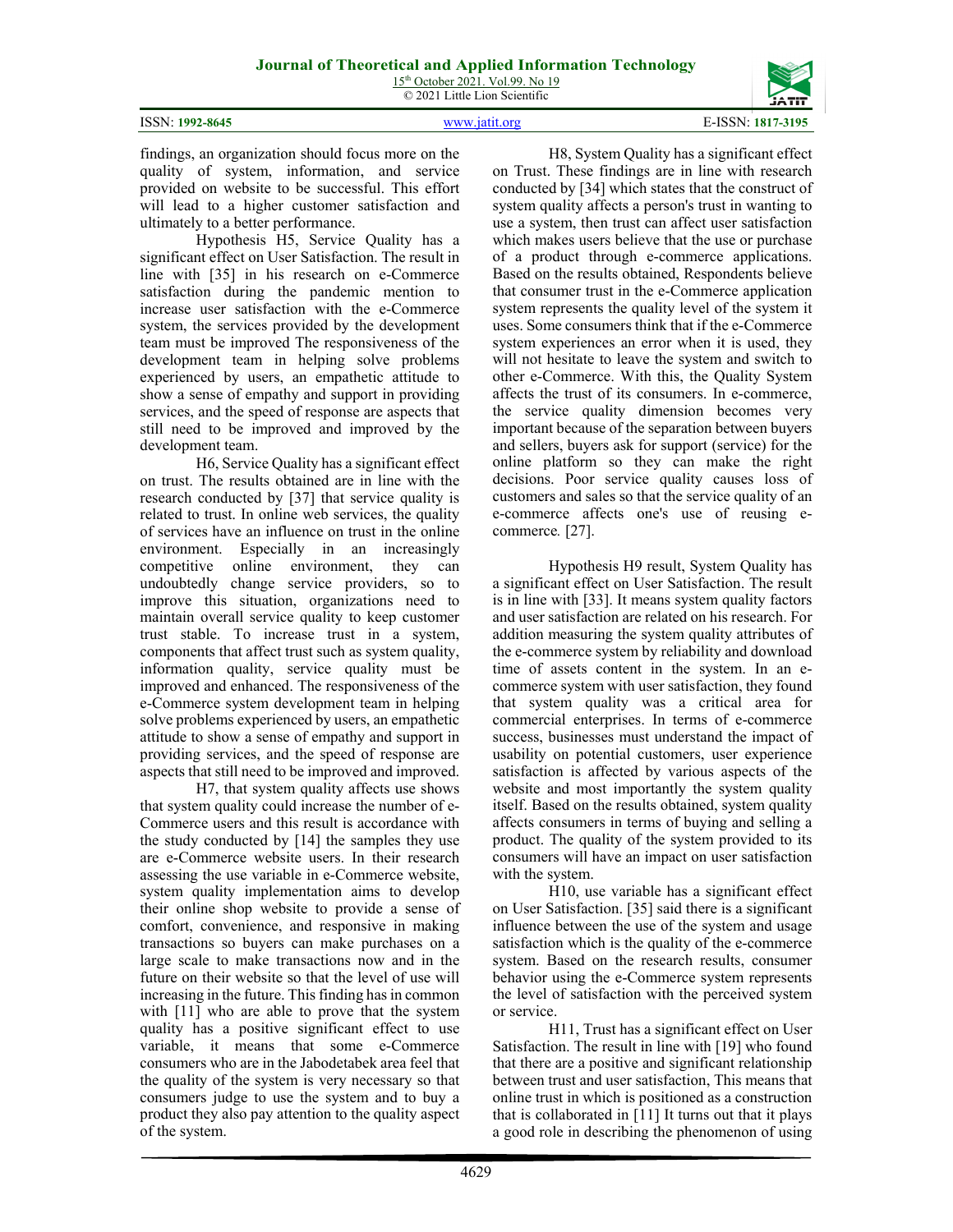15<sup>th</sup> October 2021. Vol.99. No 19 © 2021 Little Lion Scientific

|  | <b>ISSN: 1992-8645</b> |
|--|------------------------|
|--|------------------------|

ISSN: **1992-8645** [www.jatit.org](http://www.jatit.org/) E-ISSN: **1817-3195**

the e-commerce system in which system users have a level of trust in the e-commerce system. Trust has an important role in human behavior. When one is exposed to risks and cannot control the behavior of others, the importance of trust becomes clear, especially in the successful adoption of new technologies such as e-commerce and also the need to connect sellers with consumers in an e-commerce environment. Based on the research results, it was found that trust has an effect on user satisfaction. Respondents consider that apart from system quality factors, information quality, and service quality, trust plays an important role in measuring the level of user satisfaction in e-Commerce consumers.

#### **5. CONCLUSION**

Based on the research results, we found that to increase the attractiveness of consumers to use the e-Commerce system, especially in the Jabodetabek area are strongly influenced by several factors. The data showed that 1 of the 11 proposed hypotheses was rejected and 10 hypothesis were accepted. factors that influence consumer attractiveness and satisfaction in using the system are system quality, information quality, service quality and trust, but for information quality based on the data it didn't affect to user satisfaction with the system.

Service Quality has a significant effect on use, which is indicate how consumer behavior in using the e-Commerce system. The services provided in response to complaints and problems

## **REFERENCES**

- [1] H. H. C. a. K. H. Wong, "Adoption of eprocurement and participation of emarketplace on firm performance : Trust as a moderator," *Information & Management,* pp. 255-324, 2010.
- [2] K. C. Laudon and J. P. Laudon, Management Information System : Managing the Digital Firm (Twelfth Edition), London: Pearson, 2011.
- [3] A. F. Medina, "ASEAN BRIEFING," ASEAN, 20 September 2020. [Online]. Available: https://www.aseanbriefing.com/news/relocating -your-business-operations-to-indonesia-aguide-for-us-investors/. [Accessed 27 November 2020].
- [4] H. S. Tan, "OVERVIEW OF INDONESIA'S ONLINE CONSUMER IN Q4," Asia's Logistic Simplified, 31 October 2019. [Online]. Available:

that arise due to abnormalities in the system and the user's lack of understanding quickly to the system affect the intention to use the system. We recommend that the developer develop a live chat feature in the system in order to shorten the handling time.

System Quality has a significant effect on Use of the system by the users. However, some of them who feel that the application system is running slowly and the solution needs to be a concern by maintaining the application regularly. Meanwhile, the developer must consider the quality of ecommerce application system should increase attractiveness of users using the e-Commerce system because it is related to the needs of its users.

Moreover, the quality of information on ecommerce systems has no effect on user satisfaction. This is cause by other factors that make the attractiveness of using the system more dominant. In conclusion the study shows that system quality, service quality, and information quality are affecting the attractiveness of consumers in using e-Commerce in Jabodetabek Area. The findings may give theoretical foundation for the parties concerned to develop and implemented strategies for increasing competitiveness and encouraging the competition in e-commerce. Then, the user satisfaction which is influenced by trust, system quality and service quality in this study has a major impact which indicates an evaluation of the success of the system to increase consumer attractiveness and satisfaction with an e-Commerce system.

https://janio.asia/id/sea/indonesia/indonesia-q4 consumer-overview/. [Accessed 28 November 2020].

- [5] V. Rastogi, "ASEAN BRIEFING," ASEAN, 14 March 2019. [Online]. Available: https://www.aseanbriefing.com/news/indonesia s-e-commerce-sector-market-potentialchallenges/. [Accessed 27 November 2020].
- [6] E. "Indonesia's e-commerce sales to surpass India's," TheJakartaPost.com, 8 September 2020. [Online]. Available: https://www.thejakartapost.com/news/2020/09/ 08/indonesias-e-commerce-sales-to-surpassindias.html. [Accessed 27 November 2020].
- [7] S. "Digital In 2018: World's Internet Users Pass The 4 Billion Mark," Wearesocial.com, 30 January 2018. [Online]. Available: https://wearesocial.com/blog/2018/01/globaldigital-report-2018. [Accessed 27 November 2020].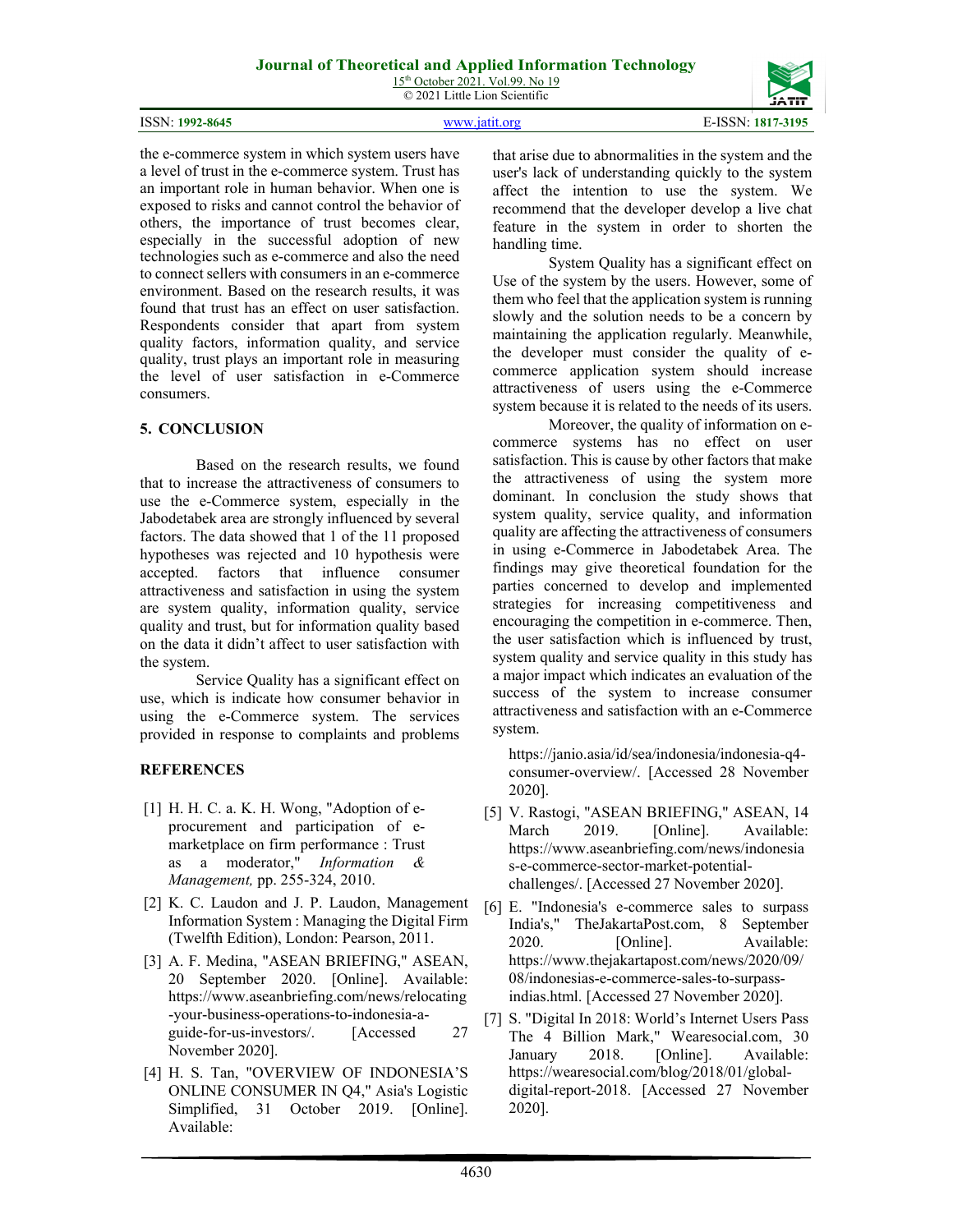15<sup>th</sup> October 2021. Vol.99. No 19 © 2021 Little Lion Scientific

| ISSN: 1992-8645 |  |
|-----------------|--|
|                 |  |

- [8] I. G. J. H. G.-J. Garrigs, " Specification of personalization in web application," *Inf. Softw. Technol,* vol. 59, no. 9, pp. 991-1010, 2010.
- [9] ASEAN Secretariat, "ASEAN Policy Brief," ASEAN Integrating Monitoring Directorate and Community Relations Division, Jakarta, 2020.
- [10 B. Leong and N. Yim, "COVID-19'S IMPACT ON SINGAPORE'S ECOMMERCE MARKET," Asia's Logistics Simplified, 21 April 2020. [Online]. Available: https://janio.asia/articles/covid-19-ecommerceonline-shopping-singapore/. [Accessed 28 November 2020].
- [11] W. H. Delone and E. R. McLean, "The Delone and Mclean Model of Information Success : A Ten Year Update," *Journal Of Management Information Systems Vol.19 No.4,* pp. 9-30, 2003.
- [12 S. Samsuri and I. A. Brohi, "Measuring E-Commerce Success in Malaysia: Modified Delone Mclean Model with Trust and Privacy," *International Journal of Engineering & Technology,* pp. 524-529, 2018.
- [13] Y.-S. Wang, "Assessing e-commerce systems success: a respecification and validation of the DeLone and McLean model of IS success," *Information System Journal 19,* 2007.
- [14 M. Betty and S. Sfenrianto, "Using DeLone and McLean model for evaluating an e-commerce website," in *Conference Series: Materials Science and Engineering*, Korean, 2020.
- [15 S. Dakduk and E. H. T. Horst, " Customer behavior in electronic commerce: a Bayesian approach," *Journal of Theoretical and Applied Electronic Commerce Research,* pp. 1-20, 2017.
- [16 M. C. C. Hsu, "Determinants of repurchase intention in online group-buying: the perspectives of Delone and Mclean IS Success Model and Trust," *Computer in Human Behaviour,* pp. 234-245, 2014.
- [17 K. C. Lee and N. Chung, "Understanding factors"] affecting trust in and satisfaction with mobile banking in korea: A modified Delone and Mclean's model perspective," *Interacting with Computers,* pp. 385-392, 2009.
- [18 S. &. S. R. Pengnate, " An experimental investigation of the influence of website emotionaldesign features on trust in unfamiliar online vendors.," *Computer is Human Behavior,*  pp. 49-60, 2017.
- [19 W. &. L. M. Shiau, "Factors affecting online group buying intention and satisfaction: a social

exchange theory perspective," *Computers in Human Behavior, 28(6), ,* pp. 2431-2444, 2012.

- [20] W. Delone and E. Mclean, "Information Systems Success: The Quest for the Dependent Variable," *Journal of Management Information Systems,* pp. 60-95, 1992.
- [21] W. H. Delone and E. R. Mclean, "Measuring e-Commerce Success: Applying the DeLone & McLean Information Systems Success Model," *International Journal of Electronic Commerce,*  pp. 31-47, 2004.
- [22] Petter, DeLone and McLean, "Measuring information systems success : models, dimension, measures, and interrelationships," *Europian Journal of Information Systems,* pp. 236-263, 2008.
- [23] W. H. Delone and E. R. Mclean, "Measuring e-Commerce Success: Applying the DeLone & McLean Information Systems Success Model," *International Journal of Electronic,* pp. 31-47, 2004.
- [24 D. Tao, "Intention to Use and Actual Use of Electronic Information Resources: Further Exploring Technology Acceptance Model (TAM)," in *Annual Symposium Proceedings*, United States Of America, 2009.
- [25 G. M. BURTON-JONES A, "Toward a deeper understanding of system usage in organizations: a multilevel perspective," *MIS Quarterly,* pp. 657-680, 2007.
- [26] M. N. Yakubu and S. I. Dasuki, "ASSESSING ELEARNING SYSTEMS SUCCESS IN NIGERIA: AN APPLICATION OF THE DELONE AND MCLEAN," *Journal of Information Technology Education Research,*  pp. 183-203, 2018.
- [27] A. Ali, G. Rasool and A. Pathania, "Antecedents for success of e-commerce platforms: an investigating approach," *Int. J. Information Technology and Management,,* pp. 1-15, 2017.
- [28 J. Martins and C. Costa, "How smartphone" advertising influences consumers' purchase intention," *Journal of Business Research. https://scihub.st/https://doi.org/10.1016/j.jbusres.2017.12 .047,* pp. 1-10, 2018.
- [29] P. Seddon, "An An empirical evaluation of User Information Satisfaction (Uis)," *Journal of Information Systems,* pp. 75-92, 1992.
- [30] K. K.-K. Wong, "Partial Least Squares Structural Equation Modeling (PLS-SEM)